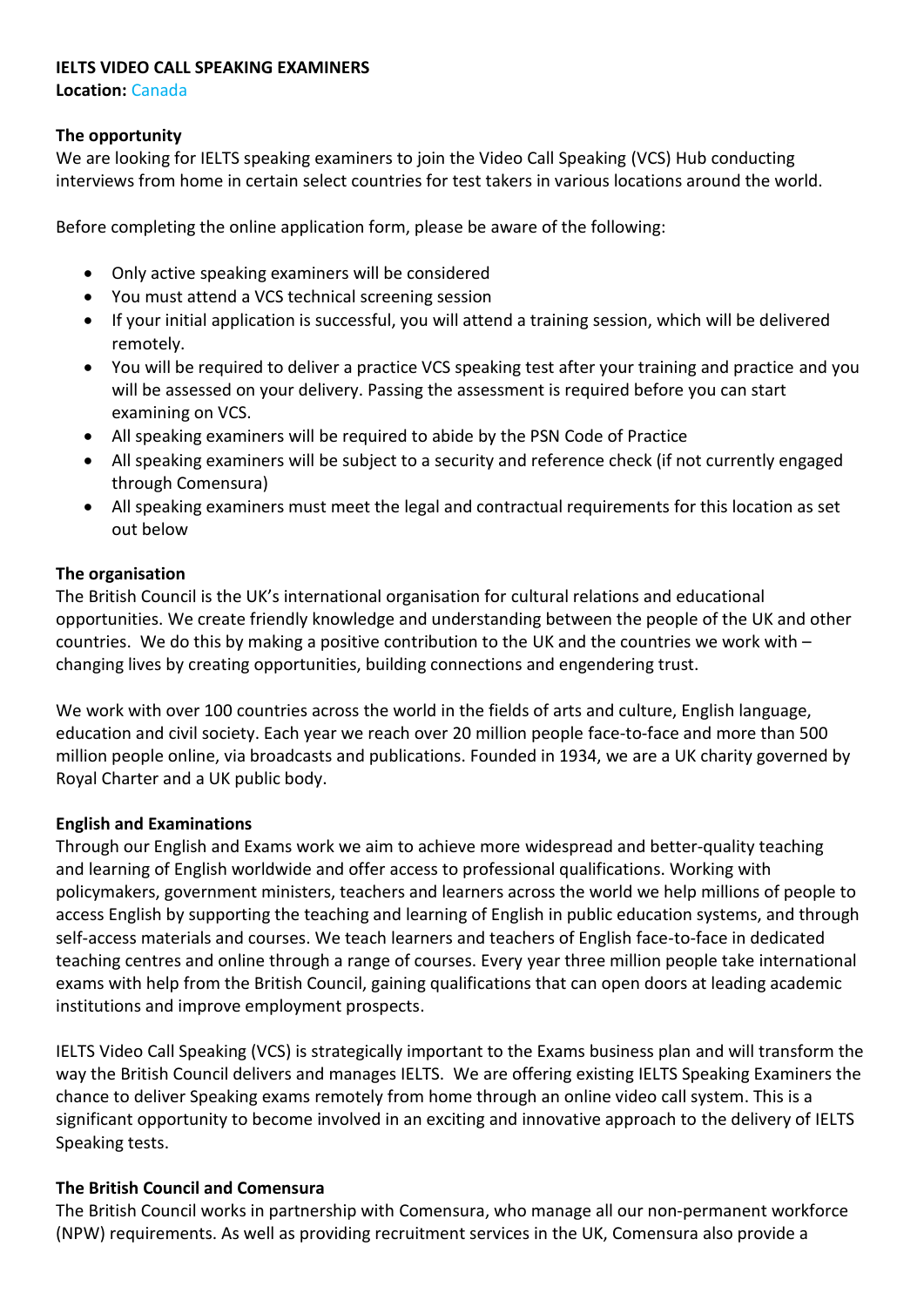payment service to NPWs globally either directly or through third-party suppliers such as Carbon60 or Guidant Global.

# **Conditions of work**

As an IELTS VCS Speaking Examiner you should expect the following conditions of work.

- Work location: working from home
- Availability: we are looking for a core team that can conduct a minimum of 20 Speaking tests per week. Tests will be delivered on weekdays and at weekends
- Payment: **£10.00** per test payments will be made in GBP
- Requirement: 0-20 tests per day
- Online support: support will be provided during the hours of testing
- System familiarisation and guidance in the delivery of speaking tests online will be provided by the British Council Global Marking team
- Support will be provided to VCS Examiners in line with British Council standards so we can help you to assess and manage your home-working space, including best practice in Health and Safety

Required conditions for homeworking are listed below

- A dedicated office-style working space that allows secure and uninterrupted working a private space where your work cannot be accessed or observed by others while you are delivering tests
- A desktop computer with two screens or one large screen (minimum 26").
- A clear, uncluttered background when on camera delivering tests
- A broadband internet connection with average speed 10mbps
- Adequate heating, ventilation and light to ensure a safe and comfortable working environment
- An appropriate Internet security/anti-virus package
- Access to communication channels including email and telephone
- All VCS Speaking Examiners are required to adhere to the IELTS Code of Practice, Confidentiality Undertaking and PSN procedures for VCS Speaking Examiners.

## **Skills and experience**

The British Council is looking for suitably **qualified and experienced IELTS Speaking Examiners** based in Canada.

You will need:

- To be a **current and active Speaking Examiner** ie. to have carried out Speaking tests within the past 3 months. Applications will also be accepted from Examiners who have not examined for more than 3 months and these will be considered at a later stage
- Suitable IELTS Speaking Examining experience
- Suitable IELTS Speaking certification and monitoring history
- The required qualifications and professional attributes for the role, including the necessary technical and online skills to deliver successful Speaking tests remotely

## **Legal and contractual requirements:** Canada

Within Canada, successful applicants will be hired and paid through Carbon60. Further details can be found in the *British Council workers and Carbon60* document.

Applicants must be permanent residents or dependent visa holders and have the right to work for anyone without restriction. Applicants with employment visas will not be accepted.

Examiners will be required to report their earnings to the Canada IRD whilst working for Carbon60 – this will be reflected in the Terms of Engagement.